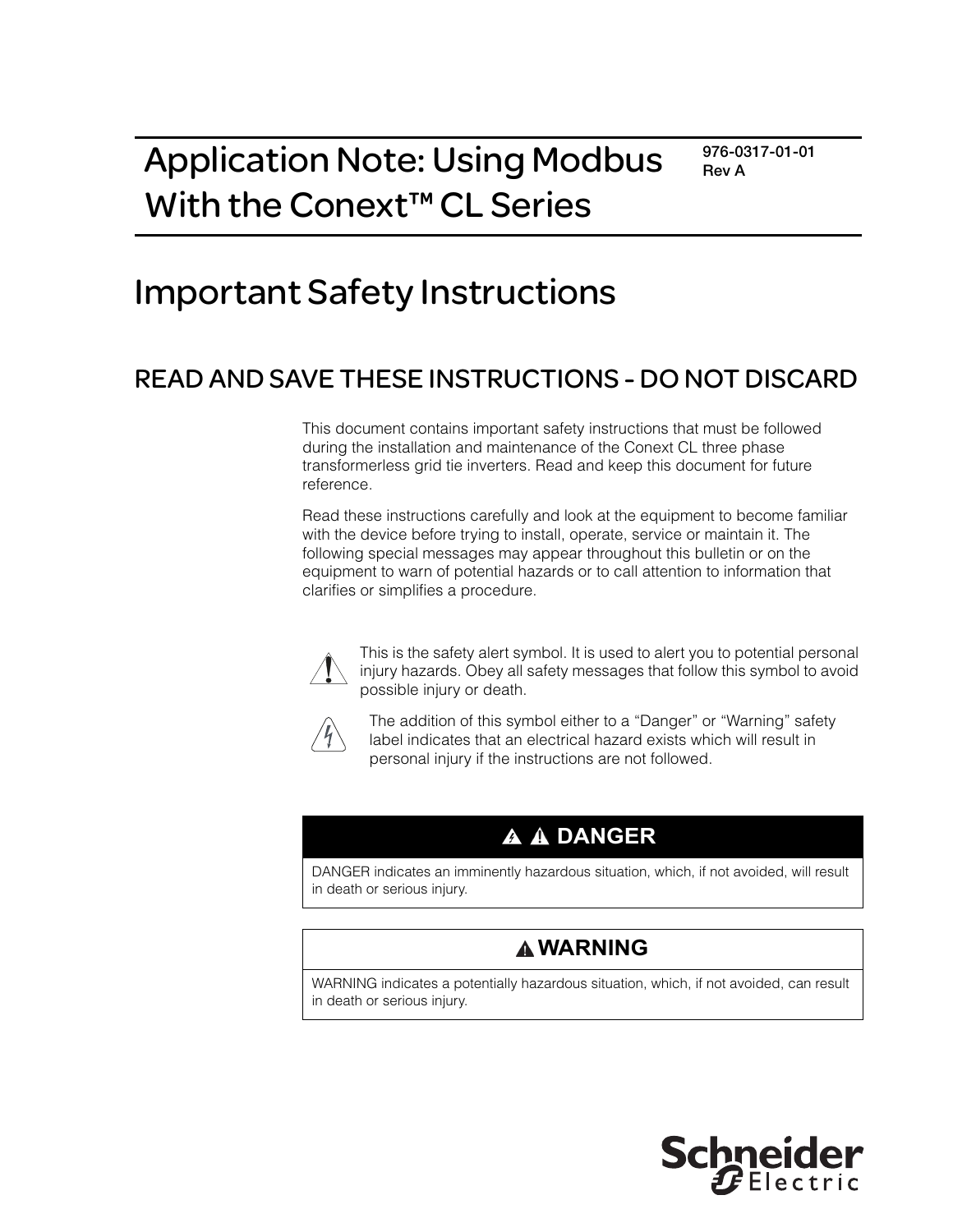# **CAUTION**

CAUTION indicates a potentially hazardous situation, which, if not avoided, can result in moderate or minor injury.

## *NOTICE*

NOTICE is used to address practices not related to physical injury. The safety alert symbol shall not be used with this signal word.

# **A A DANGER**

#### **RISK OF FIRE, ELECTRIC SHOCK, EXPLOSION, AND ARC FLASH**

This Application Note is in addition to, and incorporates by reference, the installation and operation manual for the Conext™ CL 18000NA, 25000NA, 20000E and 25000E photovoltaic grid tie inverters. Before referring this Application Note you must read the relevant product manuals. Unless specified, information on safety, specifications, installation, and operation is as shown in the primary documentation received with the product. Ensure you are familiar with that information before proceeding.

**Failure to follow these instructions will result in death or serious injury.**

# Introduction

#### **Overview**

Modbus is a simple and robust open communication protocol used to provide interoperability between products from many different vendors. The purpose of this application note is to provide a brief overview of the Modbus hardware and software implementation of the:

Conext CL 18000NA (part number PVSCL18NA)

Conext CL 25000NA (part number PVSCL25NA)

Conext CL 20000E (part number PVSCL20E)

Conext CL 25000E (part number PVSCL25E)

photovoltaic grid tie inverters, so that you can quickly and easily interface the inverter with any third-party Modbus devices.

The inverter performs Modbus communications according to the Modbus register definition. It is assumed that you are familiar with the Modbus protocol and with serial communications in general.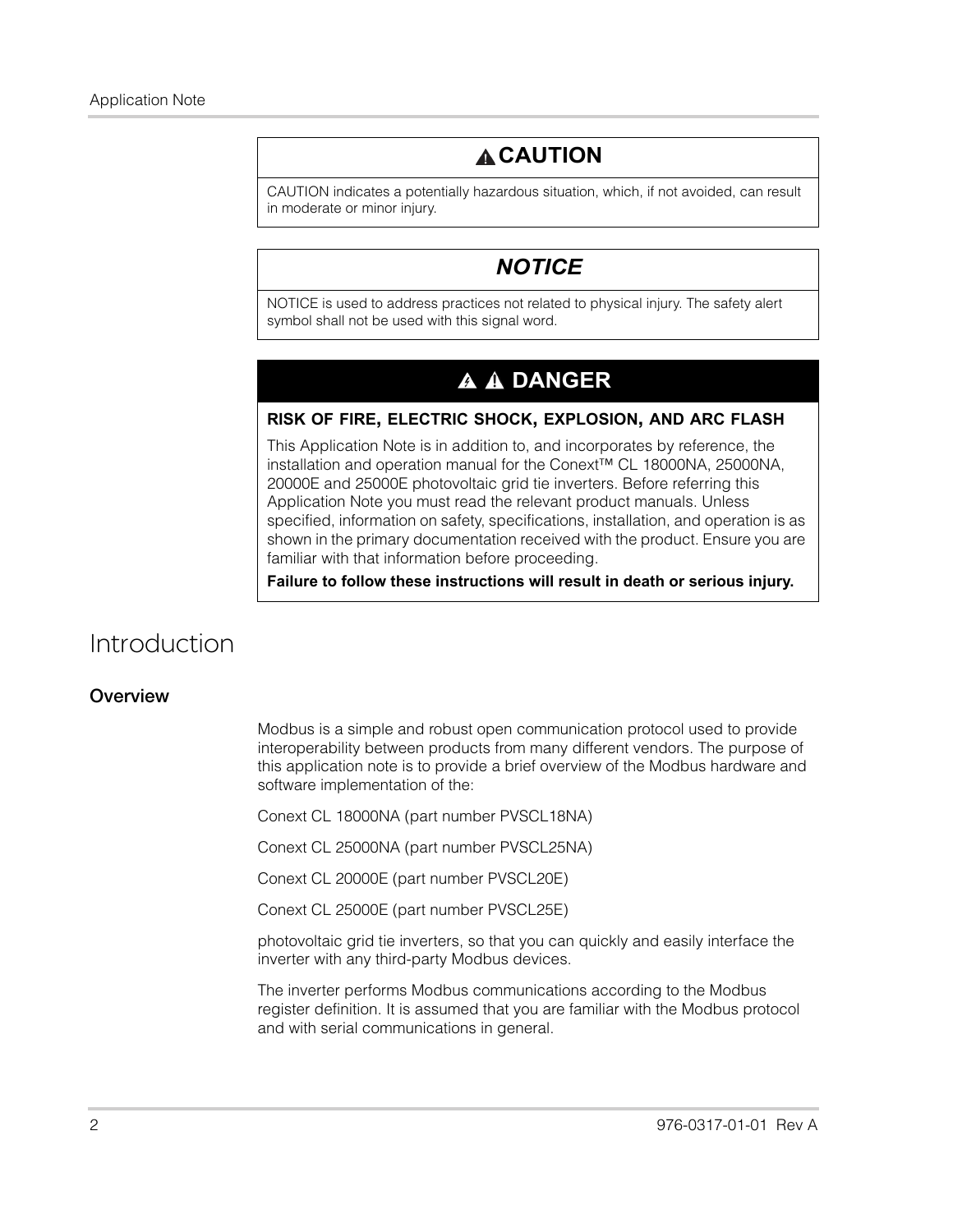### **Key Points**

The inverter is capable of communicating via the RS-485 serial communication standard and Ethernet. The RS-485 medium allows for multiple devices on the same serial bus network.

All communications on the network conform to a Master/Slave scheme. The Master can be a datalogger or any monitoring solution. In this scheme, information and data are transferred between a Modbus Master and up to 31 Slave devices.

The Master device initiates and controls all the information transfer on the Modbus serial bus network. There may be only one master for any Modbus network.

A Slave device never initiates a communication sequence, and must remain silent unless addressed specifically by the Master.

All the communication activity on the Modbus serial bus network occurs in the form of packets. A packet is a serial string of up to 255 8-bit bytes.

All packets transmitted by the Master are requests. All the packets transmitted by a Slave are responses.

At most, one Slave can respond to a single request from a Master.

The Conext™ CL 18000NA, 25000NA, 20000E and 25000E photovoltaic grid tie inverters support only the Modbus/RTU protocol.

#### **Related Documents**

**Table 1** Document references

| <b>Document</b><br>reference | Document title                                                                                  | Document number               | Version          |
|------------------------------|-------------------------------------------------------------------------------------------------|-------------------------------|------------------|
| 1                            | <b>Modbus Application</b><br><b>Protocol Specification</b>                                      | From<br>www.modbus.org        | 1.1 <sub>b</sub> |
| $\mathcal{P}$                | Conext CL 18000NA,<br>25000NA, 20000E and<br>25000E Installation and<br><b>Operation Manual</b> | 990-5058-001;<br>990-9687-001 | A                |
| 3                            | Modbus Mesaging on TCP/<br>IP Implementation Guide                                              | From<br>www.modbus.org        | 1.0 <sub>b</sub> |
| 4                            | Modbus Map: Conext™ CL<br>503-0266-01-01<br>A                                                   |                               |                  |
| 5                            | SunSpec Alliance Interoperability<br>Specification Common Models NA 1.5                         |                               |                  |
| 6                            | SunSpec Alliance Interoperability<br>Specification Inverter Models NA 1.1                       |                               |                  |
| 7                            | SunSpec-Alliance-M-MPPT-Specification-T-1 NA TEST1                                              |                               |                  |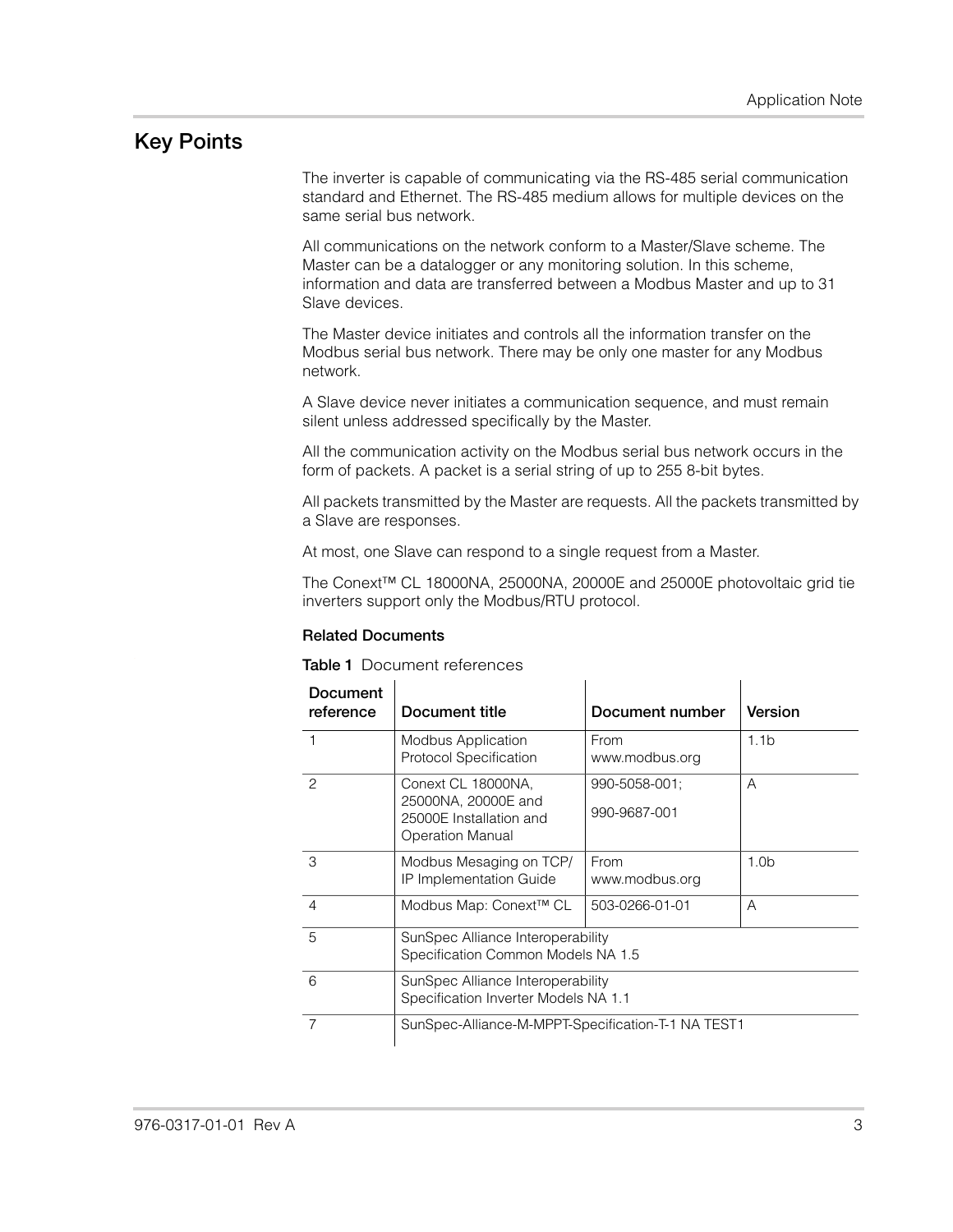# Modbus Physical Layer

The Conext CL inverter supports the Modbus communication protocol via two physical interfaces: RS485 and Ethernet - Modbus TCP/IP. The location of the connectors on the communication card are as shown in [Figure 1](#page-3-0).



<span id="page-3-0"></span>**Figure 1** Communication card connector locations

Note:

- Ethernet connection does not support daisy chaining. For details on Ethernet connection, refer to the Conext CL Installation and Operation manual.
- Modbus TCP/IP shares the same register definitions as Modbus RS485.
- Modbus TCP/IP uses default port 502.
- For TCP/IP protocol details refer to the Modbus Messaging on TCP/IP Implementation Guide V1.0b.

This application note describes the RS485 connection and protocol with examples.

### **Modbus RS485 Connection**

The RS-485 bus is a multi-drop bus implemented as a daisy chain. The RJ-45 connector is provided with two ports to allow ease of daisy chaining. Either port can be connected to the upstream or downstream devices.

A standard Ethernet (straight-through) patch cable may be used to connect to the upstream and downstream devices. Ethernet cross-over cables **must not** be used.

The RJ45 connector provides D+, D-, and signal Ground connections.

The pin definitions of the Modbus (RJ-45) connection are shown in Table 1-1.

### *NOTICE*

#### **RISK OF EQUIPMENT DAMAGE**

Make sure the other end of the Modbus (RS485)/Ethernet connection is also Modbus (RS485)/ Ethernet. Connection to any other type of communication port, such as Ethernet, may result in an equipment damage.

**Failure to follow these instructions can result in equipment damage.**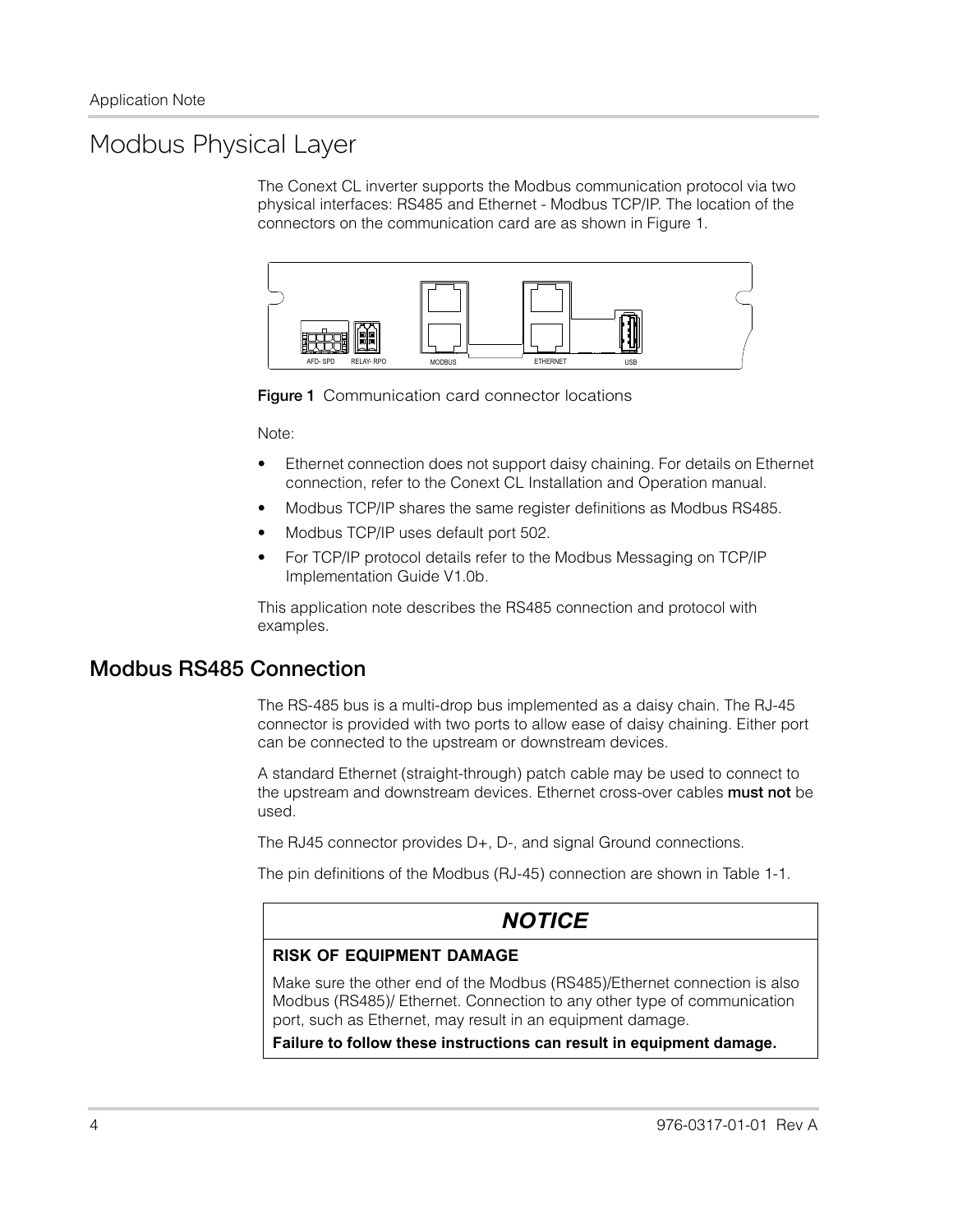Note:

- Using incorrect pin out for RS-485 cable and interchanging the GND pins, results in discontinuity on the network and poor communication.
- It is recommended to use the shielded Cat5 cable 24 AWG.

**Table 1-1** RJ-45 pin details

| Pin | <b>Function</b>    |
|-----|--------------------|
|     | DATA+              |
| 5   | DATA-              |
|     | NC (Not connected) |
|     | Modbus ground      |



**Figure 2** Modbus RS485 connection and pin details

### **Communication parameters**

Table 2 shows the communication parameters used by the RS-485 Modbus interface on the inverter.

These parameters must be set identically on the Modbus Master device or PC program used to communicate with the inverter. To determine how to set the communication parameters of the Modbus Master device, see the documentation that accompanies the device.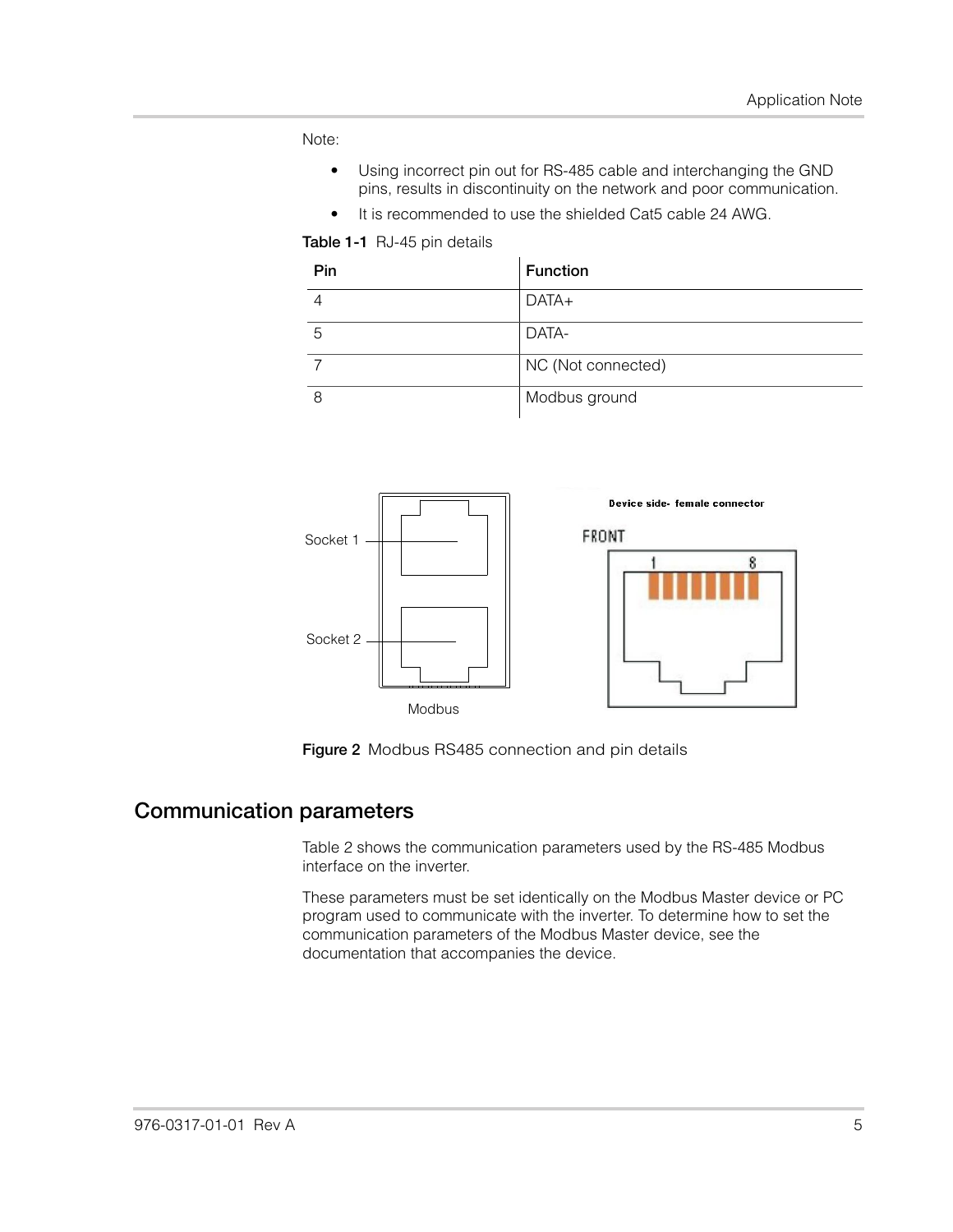| Parameter | Value                                       |
|-----------|---------------------------------------------|
| Baud rate | 19200 (default), 9600, 38400, 57600, 115200 |
| Data bits | 8                                           |
| Stop bits | 1 (default), $2$                            |
| Parity    | None (default), Odd, Even                   |

**Table 2** Data format for the RS485 connection

# Inverter Configuration

### **Setting the Modbus Slave Address (Inverter ID)**

The Modbus Slave address (or Inverter ID) must be unique for each device on the Modbus network. The Modbus Slave address may be read and/or modified via the front panel display of the inverter. The Inverter ID is selected using the Select button as shown in Figure below. Once the desired inverter ID is selected, press Enter to confirm the ID. The Inverter ID can be any number between 1 and 254.



**Figure 3** Setting the Inverter ID

## **Reviewing the Modbus Slave Address (Inverter ID)**

**To review the current Modbus Slave Address (Inverter ID) setting:**

From the main menu, select **Inverter Information**.



**Figure 4** Review the Inverter ID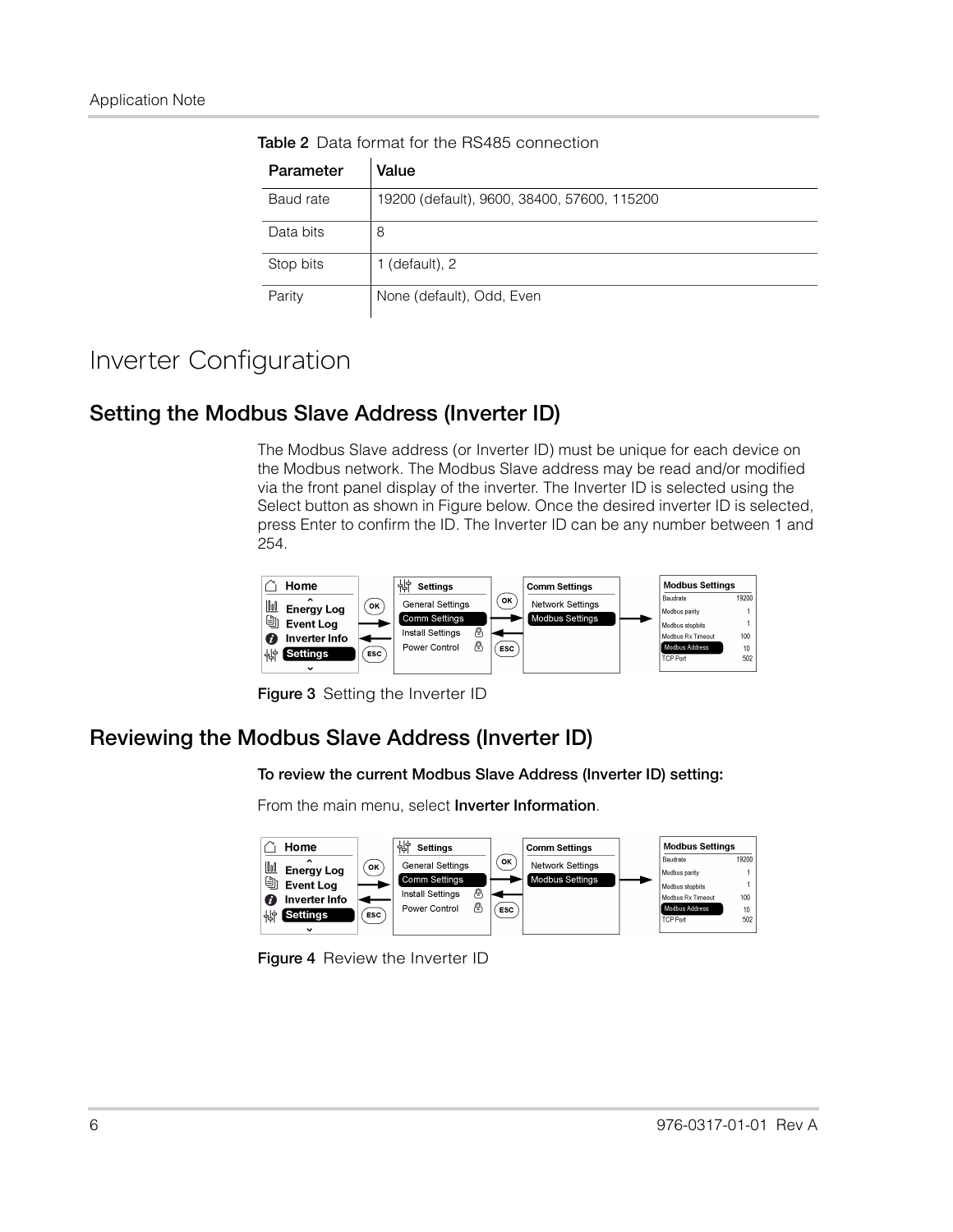# Modbus Logical Layer

### **Modbus Packet Structure**

Every Modbus packet consists of four fields:

- Slave address field
- Function field
- Data field
- Error check field (checksum)

| <b>NOTICE</b>                                                                                             |
|-----------------------------------------------------------------------------------------------------------|
| • The values shown in the packets are in hexadecimal format.                                              |
| • In the tables that show the packet structure, white background denotes the<br>DATA field of the packet. |

#### **Table 3** Modbus packet structure

| Address | <b>Function Code</b> | Data | Checksum |
|---------|----------------------|------|----------|
|---------|----------------------|------|----------|

#### **Slave address field**

The slave address field of a Modbus packet is one byte in length and uniquely identifies the slave device involved in the transaction. Valid addresses range between 1 and 255.

A slave device performs the command specified in the packet when it receives a request packet with the slave address field matching its own address.

A response packet generated by the slave has the same value in the slave address field.

#### **Function field**

The function field of a Modbus request packet is one byte in length and tells the addressed slave which function to perform. Similarly, the function field of a response packet tells the master what function the addressed slave has just performed.

#### **Data field**

The data field of a Modbus request is of variable length, and depends on the function. This field contains information required by the slave device to perform the command specified in a request packet or data being passed back by the slave device in a response packet.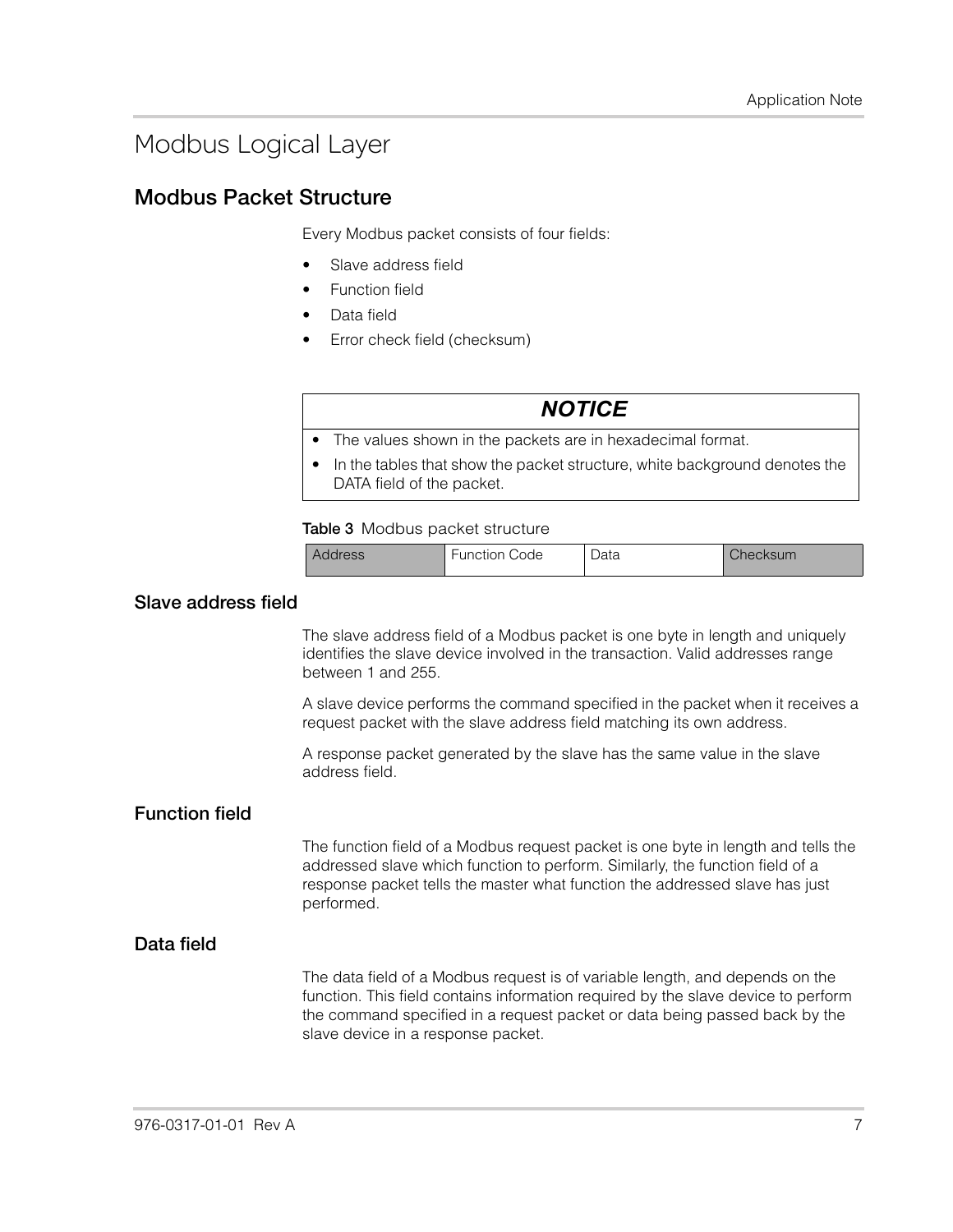Data in this field is contained in 16-bit registers. Registers are transmitted in the order of high-order byte first, low-order byte second.

Example:

A 16-bit register contains the value 0x12AB. This register is transmitted:

- High order byte  $= 0x12$
- Low order byte  $= 0xAB$

This register is transmitted in the order 12 AB.

#### **Error check field (checksum)**

The checksum field lets the receiving device determine if a packet is corrupted with transmission errors. In Modbus RTU mode, a 16-bit Cyclic Redundancy Check (CRC-16) is used.

The sending device calculates a 16-bit value, based on every byte in the packet, using the CRC-16 algorithm. The calculated value is inserted in the error check field.

The receiving device performs the calculation, without the error check field, on the entire packet it receives. The resulting value is compared to the error check field. Transmission errors are indicated when the calculated checksum does not equal the checksum stored in the incoming packet. The receiving device ignores a bad packet.

### **Packet communications**

This section describes the Modbus functions supported by the inverter.

#### **Modbus functions supported by the inverter**

| <b>Function</b><br>(Decimal/Hex) | Meaning                       | Action                                                                                       | See this<br>section:                                       |
|----------------------------------|-------------------------------|----------------------------------------------------------------------------------------------|------------------------------------------------------------|
| 03/03h                           | <b>Read Holding Registers</b> | Reads a value<br>from one or<br>more<br>consecutive<br>holding registers<br>in the inverter. | "Function 03:<br>Read Holding<br>Registers" on<br>page 1-9 |
| 06/06h                           | Write Holding Registers       | Writes a value<br>into one holding<br>register in the<br>inverter.                           | Function 06h                                               |

**Table 4** Data format for the RS485 connection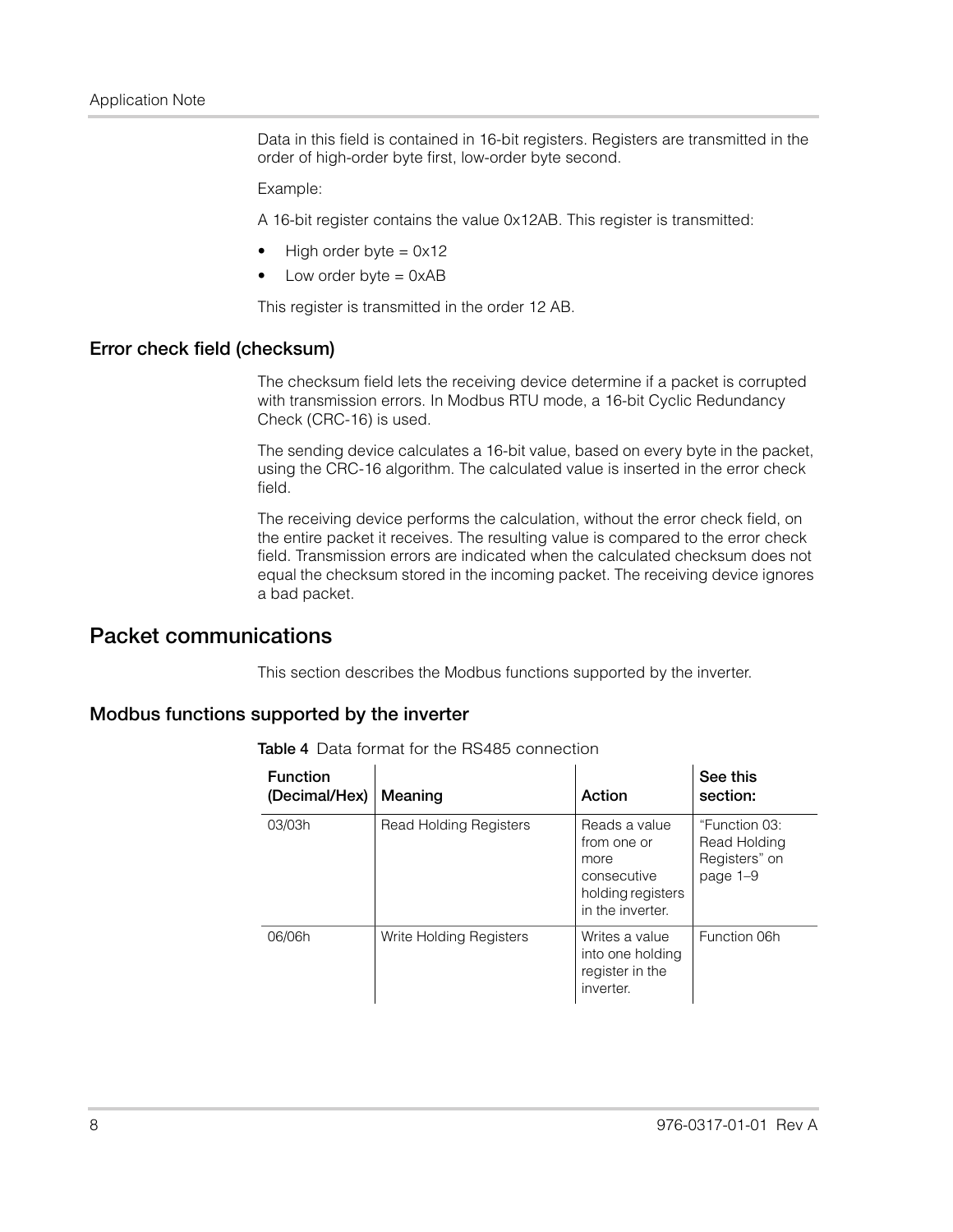| <b>Function</b><br>(Decimal/Hex) | Meaning                  | Action                                                                                     | See this<br>section:                                               |
|----------------------------------|--------------------------|--------------------------------------------------------------------------------------------|--------------------------------------------------------------------|
| 16/10h                           | Write Multiple Registers | Writes a value<br>into one or more<br>consecutive<br>holding registers<br>in the inverter. | "Function 16:<br>Write Multiple<br>Registers" on<br>page $1-10$    |
| 43/2Bh                           | Read Device Identifier   | Reads the<br>Manufacturer.<br>Model, and<br>Version<br>information for<br>the device.      | "Function 43:<br><b>Read Device</b><br>Identifier" on<br>page 1-11 |

**Table 4** Data format for the RS485 connection (Continued)

#### <span id="page-8-0"></span>**Function 03: Read Holding Registers**

To read the inverter parameter values, a master must send the slave device (inverter) a Read Holding Registers request packet.

The Read Holding Registers request packet specifies a start register and a number of registers to read. (You can read 1 or more registers.) The start register may be from 0 to 65535 (0xFFFF).

Note: Addresses are 0 based ("on the wire" addressing) and not 1 based ("traditional" addressing).

The inverter responds with a packet containing the values of the registers in the range defined in the request.

#### **Table 5** Read Holding Registers packet structure

| Request packet (master to slave)      | Response packet (slave to master)   |
|---------------------------------------|-------------------------------------|
| Unit ID/slave address (1 byte)        | Unit ID/slave address (1 byte)      |
| 03 (function code) (1 byte)           | 03 (function code) (1 byte)         |
| Start register (sr) (2 bytes)         | Byte count $(2 \times nr)$ (1 byte) |
| # of registers to read (nr) (2 bytes) | First register in range (2 bytes)   |
| CRC checksum                          | Second register in range (2 bytes)  |
|                                       | .                                   |
|                                       | CRC checksum (2 bytes)              |

Example:

The inverter is configured as a Modbus slave device with slave address 1. The master requests to read the grid voltage. This parameter is made available in the Modbus map at address 0x17F8 with a scaling factor of 10.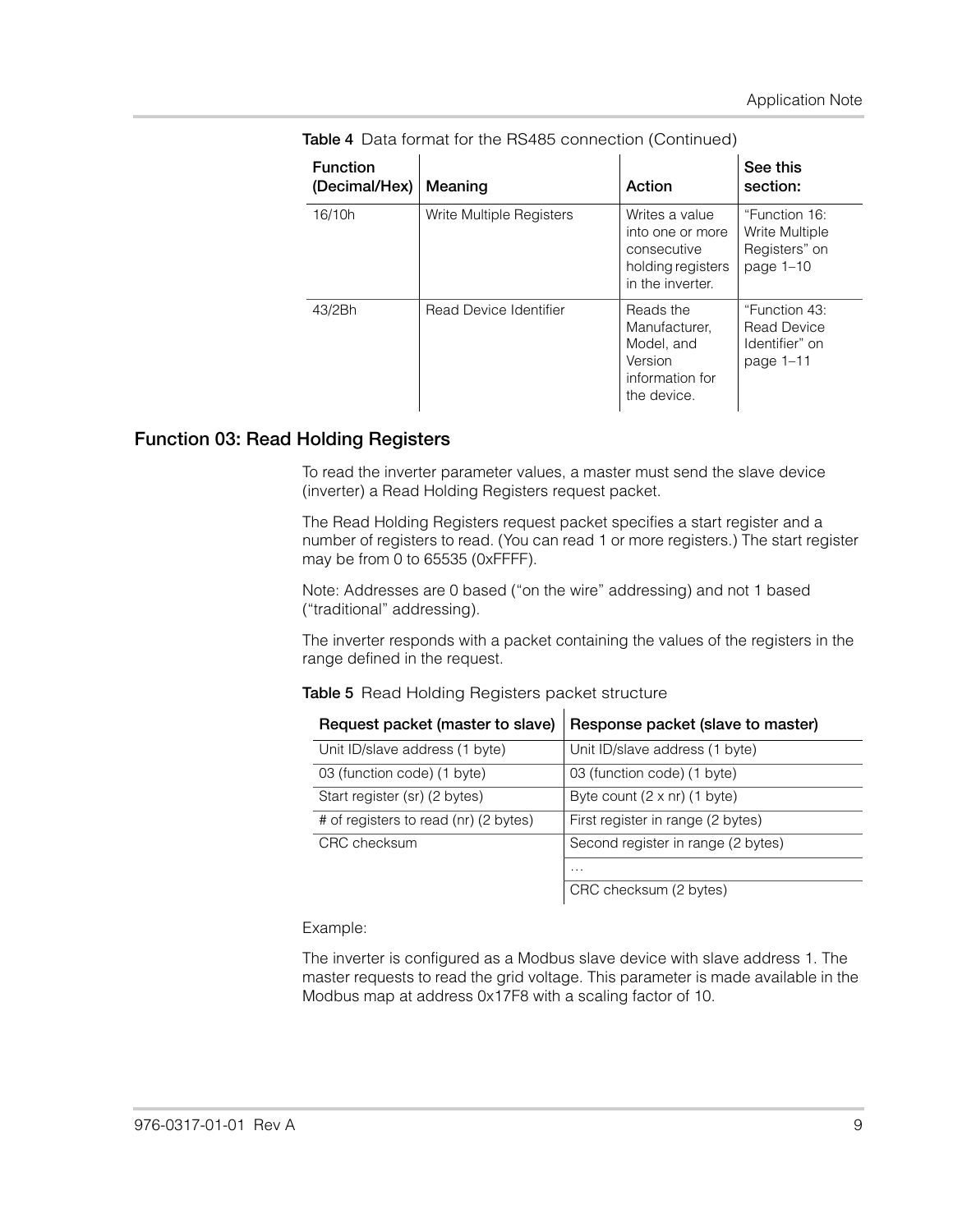#### **Table 6** Request packet

| Slave |    | <b>Function Start register</b> |                | # of registers (3) |  | <b>CRC</b><br>checksum |    |
|-------|----|--------------------------------|----------------|--------------------|--|------------------------|----|
|       | 03 |                                | F <sub>8</sub> | 00                 |  | 00                     | 4F |

#### **Table 7** Response packet

| Slave | <b>Function</b> | <b>Byte</b><br>count | <b>Register 1</b> | <b>CRC</b> checksum |    |
|-------|-----------------|----------------------|-------------------|---------------------|----|
|       | 03              | ገባ<br>◡▱             | ר 1               | F4                  | FE |

The master retrieves the data from the response:

Register 0x17F8: 0x1227 = 4647(scaled 464.7 for NA Model)

#### <span id="page-9-0"></span>**Function 16: Write Multiple Registers**

The Write Multiple Registers command packet allows a Modbus master to configure or control the slave inverter.

A Write Multiple Registers data-field request packet contains a definition of a range of registers to write to, and the values that are written to those registers.

The slave inverter responds with a packet indicating that a write was performed to the range of registers specified in the request.

The Preset Multiple Registers request and response packet formats are shown in the following example transaction.

|  |  | Table 8 Preset Multiple Registers packet structure |  |  |
|--|--|----------------------------------------------------|--|--|
|--|--|----------------------------------------------------|--|--|

| Request packet (master to slave)       | Response packet (slave to master)     |
|----------------------------------------|---------------------------------------|
| Unit ID/slave address (1 byte)         | Unit ID/slave address (1 byte)        |
| 16 (function code) (1byte)             | 16 (function code) (1 byte)           |
| Start register (sr) (2 bytes)          | Start register (sr) (2 bytes)         |
| # of registers to write (nr) (2 bytes) | # of registers written (nr) (2 bytes) |
| Byte count $(2 \times nr)$ (1 byte)    | CRC checksum (2 bytes)                |
| First register in range (2 bytes)      |                                       |
| Second register in range (2 bytes)     |                                       |
| .                                      |                                       |
| CRC checksum (2 bytes)                 |                                       |

Note: Except for the register data fields, the Preset Registers Response packet has the same fields as the Read Registers Request packet.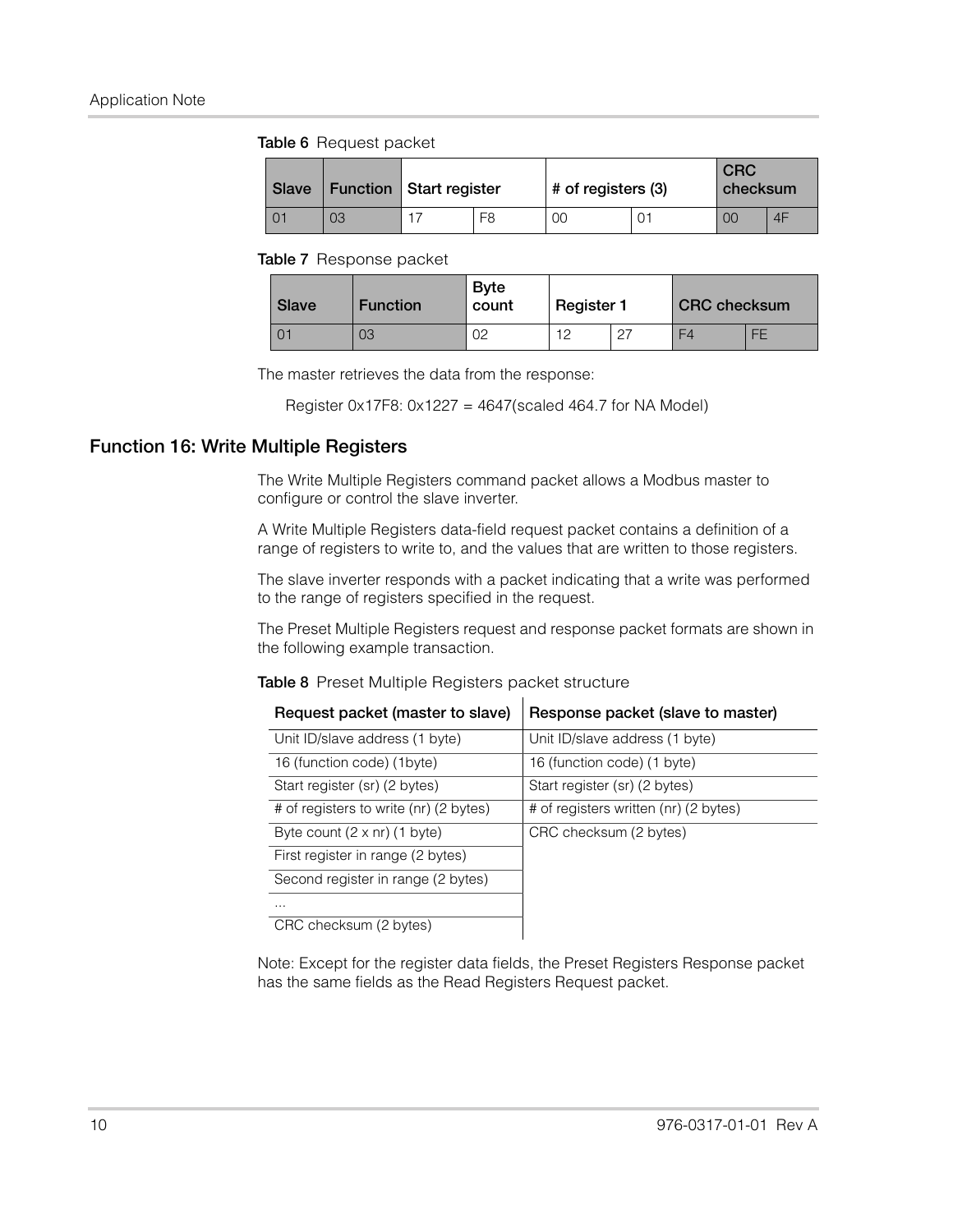Example:

Write to the "Reactive power mode select" register of the inverter at Modbus address 01 (0x01) to set "cos phi as a function of P". The reactive power mode select register is at address 0xFA60, and it must be set to "2" (0x0002) to set the "cos phi as a function of P".

**Table 9** Request packet

| Slave $ $ (Hex) | <b>Function   Start</b> | register |    | # of<br>  registers   count   Register 1   checksum | <b>B</b> vte |    |                | <b>CRC</b> |    |
|-----------------|-------------------------|----------|----|-----------------------------------------------------|--------------|----|----------------|------------|----|
|                 | 10                      | FA       | 60 |                                                     | 02           | 00 | 0 <sub>2</sub> | 25         | A9 |

**Table 10** Response packet

| <b>Slave</b> | Function | Start<br>register |    | # of<br>registers | <b>CRC</b> checksum |    |  |
|--------------|----------|-------------------|----|-------------------|---------------------|----|--|
|              | 10       | FA                | 60 | 00                | ◡                   | 0F |  |

#### <span id="page-10-0"></span>**Function 43: Read Device Identifier**

Function code 43 checks for the presence of a device at a specific address on the Modbus device chain. A Modbus master may request Function Code 43 data from each Modbus address. A device with the requested address must report at least three pieces of data, as shown in Table 11.

|  |  |  | Table 11 Mandatory components of a reply to Function Code 43 |
|--|--|--|--------------------------------------------------------------|
|--|--|--|--------------------------------------------------------------|

| Object <b>ID</b> | Object name / description     | <b>Type</b>         |
|------------------|-------------------------------|---------------------|
| 0x00             | Manufacturer Name             | <b>ASCII String</b> |
| 0x01             | Product Identification        | <b>ASCII String</b> |
| 0x02             | <b>Product Version Number</b> | <b>ASCII String</b> |

In the case of In the case of the 18KW inverter (Conext 18000NA), it will report the following:

- Manufacturer Name: Schneider Electric
- Product Identification: PVSCL18NA
- Product Version Number: 000.000

#### Example:

The Modbus master asks the device at Modbus address 01 to identify itself.

The Modbus function code 43 (0x2B) uses a sub-function code to distinguish different behaviors for the function. The Conext CL inverter supports sub-function 14 (0x0E).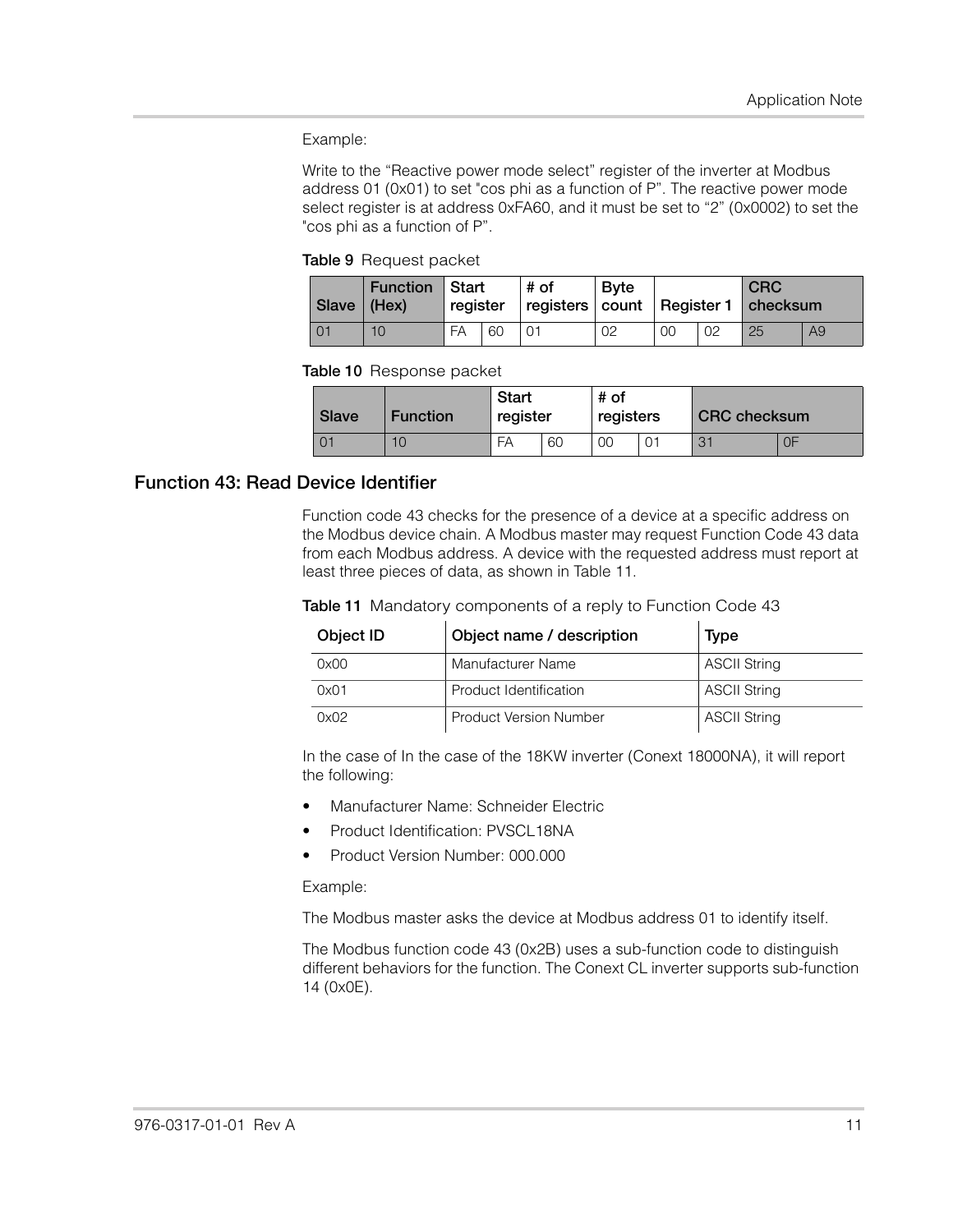#### **Table 12** Request packet

|                 |    | Slave   Function   Sub-function   ID Code   Object ID   CRC checksum |    |  |
|-----------------|----|----------------------------------------------------------------------|----|--|
| $\overline{01}$ | 2Β | OΕ                                                                   | 00 |  |

The ID Code field supports four values:

- 01: request to get the basic device identification (stream access)
- 02: request to get the regular device identification (stream access)
- 03: request to get the extended device identification (stream access)
- 04: request to get one specific identification object (individual access)

### *NOTICE*

The Conext CL inverter only supports ID code 01.

The value of Object ID determines the items in the response, as shown in Table 13.

|  |  | Table 13 Contents of response, depending on Object ID |
|--|--|-------------------------------------------------------|
|  |  |                                                       |

| Object ID | Manufacturer name | Product identification | <b>Product version</b><br>$\ln$ umber |
|-----------|-------------------|------------------------|---------------------------------------|
| 0x00      |                   |                        |                                       |
| 0x01      |                   |                        |                                       |
| 0x02      |                   |                        |                                       |

#### **Response Packet:**

| Slave ID                             | 01 | Indicates the address of the responding slave<br>device                                                                                                          |
|--------------------------------------|----|------------------------------------------------------------------------------------------------------------------------------------------------------------------|
|                                      |    |                                                                                                                                                                  |
| <b>Function Code</b>                 | 2B | Indicates a function code 43 (0x2B) response                                                                                                                     |
|                                      |    |                                                                                                                                                                  |
| Sub Code                             | 0E | Sub code 14 (0x0E) is the only sub code supported                                                                                                                |
|                                      |    |                                                                                                                                                                  |
| <b>Read Device</b><br><b>ID</b> Code | 01 | Same as the Read Device ID code in the request<br>packet                                                                                                         |
|                                      |    |                                                                                                                                                                  |
| Conformity<br>Level                  | 01 | Identifies the conformity level of the device to Function<br>Code 43. $01$ = basic identification, and is the only value<br>supported by the Conext CL inverter. |
|                                      |    |                                                                                                                                                                  |
| More Follows                         | 00 | If there is not enough room in the packet, this field will<br>indicate that more data follows with FF.                                                           |
|                                      |    |                                                                                                                                                                  |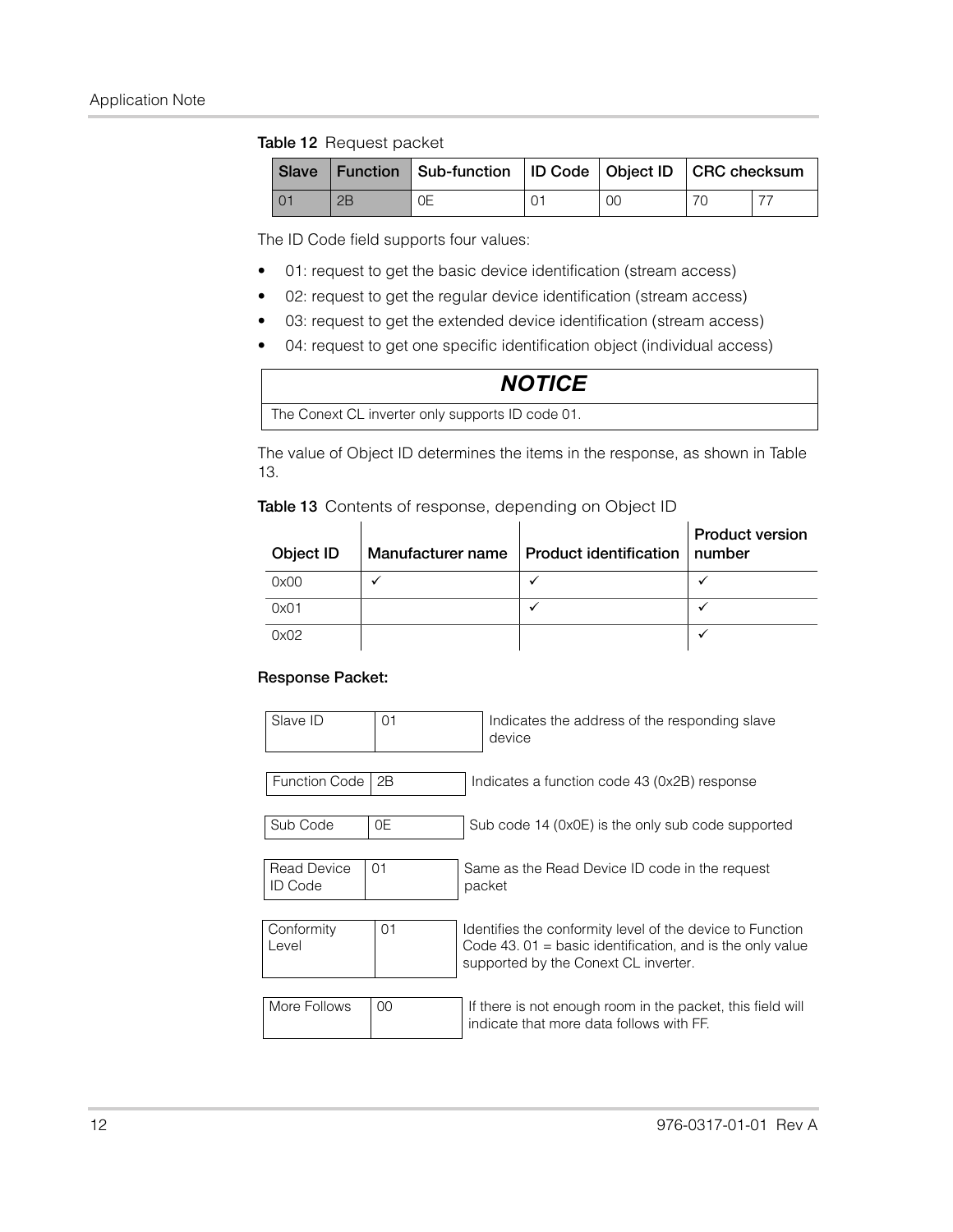| Next Object<br>00<br>ID    |               | Specifies the starting ID of the object in the next<br>response if "More Follows" is FF. |                                                                 |                     |             |    |                      |                    |    |    |    |                     |    |                |                                                              |
|----------------------------|---------------|------------------------------------------------------------------------------------------|-----------------------------------------------------------------|---------------------|-------------|----|----------------------|--------------------|----|----|----|---------------------|----|----------------|--------------------------------------------------------------|
| Number of<br>03<br>Objects |               |                                                                                          | Specifies the number of objects contained in this<br>response.  |                     |             |    |                      |                    |    |    |    |                     |    |                |                                                              |
| Object ID                  |               | $00\,$                                                                                   |                                                                 |                     |             |    |                      |                    |    |    |    |                     |    |                | The identifier for the following object: $00 =$ Manufacturer |
|                            | Object Length | 12                                                                                       |                                                                 |                     |             |    | $0x12 = 18$ bytes.   |                    |    |    |    |                     |    |                | Specifies the length of the following object (in bytes).     |
|                            | Object Data   |                                                                                          |                                                                 |                     |             |    |                      |                    |    |    |    |                     |    |                |                                                              |
| 53                         | 63            | 68                                                                                       |                                                                 | 6E                  |             | 65 |                      | 69                 |    | 64 |    | 65                  | 72 |                | 20                                                           |
| $\mathsf S$                | C             | h.                                                                                       |                                                                 | n                   |             | е  |                      | i                  | d  |    | e  |                     | r  |                |                                                              |
|                            |               |                                                                                          |                                                                 |                     |             |    |                      |                    |    |    |    |                     |    |                |                                                              |
|                            | Object Data   |                                                                                          |                                                                 |                     |             |    |                      |                    |    |    |    |                     |    |                |                                                              |
| 45                         | 6C            |                                                                                          | 65                                                              |                     |             | 63 |                      | 74                 | 72 |    |    |                     | 69 |                | 63                                                           |
| E                          | $\mathsf{I}$  |                                                                                          | е                                                               |                     | $\mathbf C$ |    |                      | t                  |    | r  |    | i.                  |    |                | C                                                            |
| Object<br>Length           |               | 0A                                                                                       |                                                                 |                     |             |    |                      | $0x0A = 10$ bytes. |    |    |    |                     |    |                | Specifies the length of the following object (in bytes).     |
|                            | Object Data   |                                                                                          |                                                                 |                     |             |    |                      |                    |    |    |    |                     |    |                |                                                              |
| 50                         | 56            |                                                                                          | 53                                                              |                     | 43          |    | 4c                   |                    | 31 |    | 38 |                     | 4e |                | 41                                                           |
| P                          | $\vee$        |                                                                                          | S                                                               |                     | C           |    | L                    |                    | 1  |    | 8  |                     | N  |                | A                                                            |
| Object ID<br>02            |               |                                                                                          | The identifier for the following object: $01 =$ Product<br>Code |                     |             |    |                      |                    |    |    |    |                     |    |                |                                                              |
| Object<br>Length           |               | 07                                                                                       |                                                                 |                     |             |    | $0x07 = 7$ bytes.    |                    |    |    |    |                     |    |                | Specifies the length of the following object (in bytes).     |
|                            | Object Data   |                                                                                          |                                                                 |                     |             |    |                      |                    |    |    |    |                     |    |                |                                                              |
| 30                         |               | 30                                                                                       |                                                                 | 30                  |             |    | 2E                   |                    | 30 |    |    | 30                  |    | 30             |                                                              |
| $\mathsf{O}\xspace$        |               | $\overline{0}$                                                                           |                                                                 | $\mathsf{O}\xspace$ |             |    | $\ddot{\phantom{a}}$ |                    | 0  |    |    | $\mathsf{O}\xspace$ |    | $\overline{O}$ |                                                              |
|                            |               |                                                                                          |                                                                 |                     |             |    | A7                   |                    |    |    |    | 2E                  |    |                |                                                              |
| CRC Checksum               |               |                                                                                          |                                                                 |                     |             |    |                      |                    |    |    |    |                     |    |                |                                                              |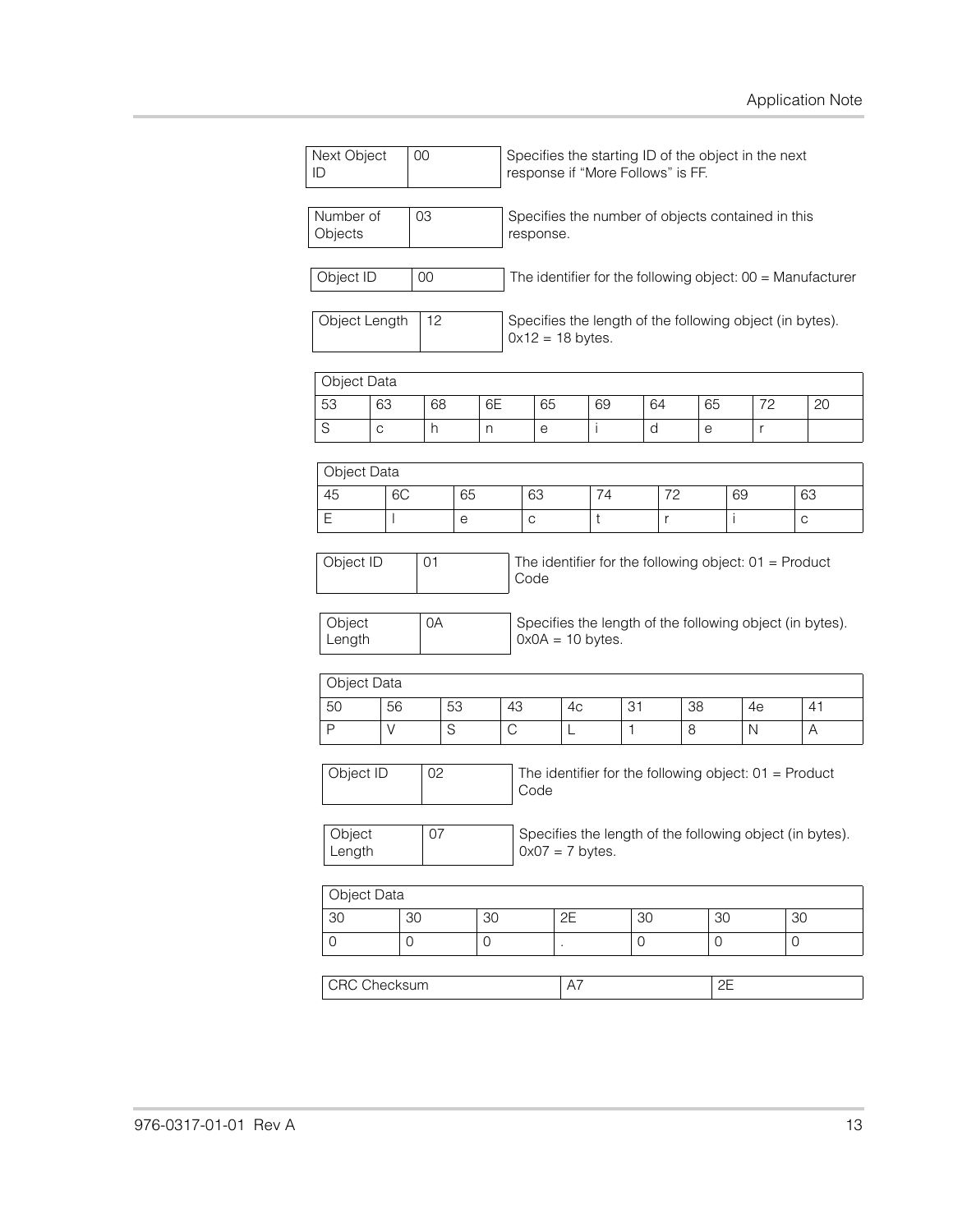#### **Broadcasts**

Broadcast request packets from the master are supported. Broadcasts are valid only with Function 16 and 06h are triggered by setting the slave address to zero (0). All slaves will receive and execute the request, but will not respond.

Note:

After the broadcast it is recommended to read back the registers and confirm the values written are valid.

### **Modbus Data Types**

This section describes the data types supported by the inverter. The available formats may vary, depending on your inverter type and firmware.

| Format             | Data type                | Range                                |
|--------------------|--------------------------|--------------------------------------|
| UINT <sub>16</sub> | 16-bit unsigned integer  | 0 to 65,535                          |
| INT <sub>16</sub>  | 16-bit signed integer    | $-32,768$ to $+32,767$               |
| UINT32             | 32-bit unsigned integer  | 0 to 4,294,967,295                   |
| INT <sub>32</sub>  | 32-bit signed integer    | $-2,147,483,648$ to $+2,147,483,647$ |
| UINT8              | 8-bit unsigned character | 0 to $255$                           |

**Table 14** Modbus data types

#### **16-bit integer format**

The unsigned and signed 16-bit integer formats are the smallest addressable units when using the Modbus protocol. Each input register to the module corresponds to one 16-bit Modbus holding register output.

#### **32-bit integer format**

To accommodate values that can reach beyond the 16-bit range, the Modbus Slave module provides 32-bit integer format as an output option.

A 32-bit register is passed via communications as two 16-bit registers—one highorder register and one low-order register.

High-order register

register<sub>high</sub>=value/65536

Low-order register

- register $_{low}$ = value modulus 65536
- value = register<sub>high</sub> x 65536 + register<sub>low</sub> or
- value = register $_{\text{hich}}$  | register<sub>low</sub>

Example (unsigned 32-bit):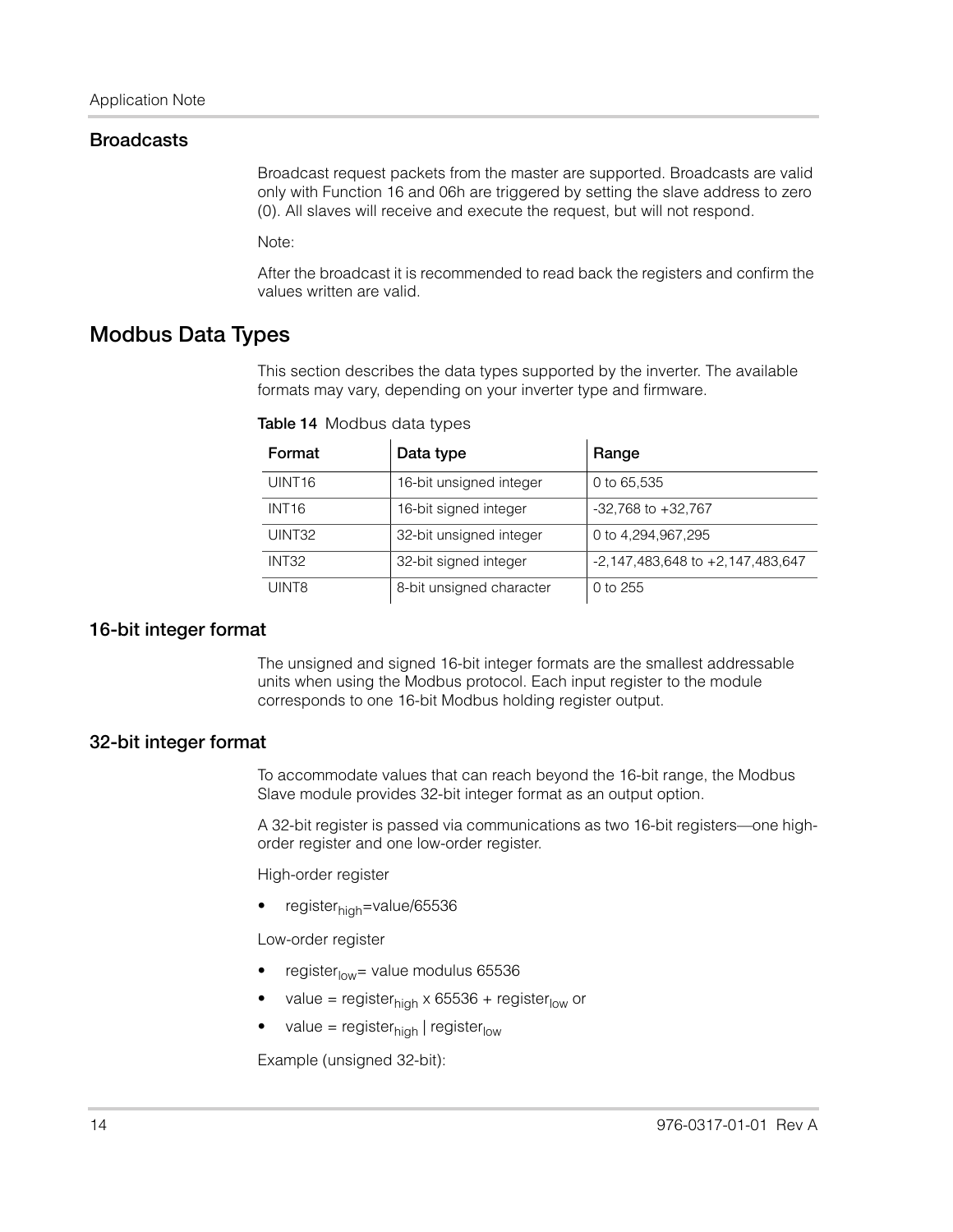Value 12345678 is passed in unsigned 32-bit integer format:

- 12345678 = 0x00BC614E
- Register $_{\text{high}}$  = 0x00BC (unsigned) = 188
- $Register<sub>low</sub> = 0x614E (unsigned) = 24910$
- $Value = 188 \times 65536 + 24910 = 12345678$

In unsigned 32-bit integer format, both the high-order and low-order registers are unsigned 16-bit integers.

Example (signed 32-bit):

Value -12345678 is passed in signed 32-bit integer format:

- $-12345678 = 0xFF439EB2$
- Register $_{\text{hich}}$  = 0xFF43 (signed) = -189
- $Register<sub>low</sub> = 0x9EB2 (unsigned) = 40626$
- $value = -189 \times 65536 + 40626 = -12345678$

In signed 32-bit integer format, the high-order register is a signed 16-bit number, but the low-order register is unsigned.

#### **8-bit Unsigned Character Format**

The 8-bit Unsigned Character format is used to encode ASCII strings within the Modbus registers.

The Characters are stored in the order they occur within the string, and populate the Most Significant Byte (MSB) of the Modbus 16-bit register followed by the Least Significant Byte (LSB) of the Modbus 16-bit register. For example, the ASCII string "HELLO!" would be encoded as 3 consecutive 16-bit registers with the values 0x4845, 0x4C4C, and 0x4F21.

| <b>Register 1</b> |    | <b>Register 2</b> |    | <b>Register 3</b> |                |  |  |
|-------------------|----|-------------------|----|-------------------|----------------|--|--|
| 4845              |    | 4C4C              |    | 4F21              |                |  |  |
| 48                | 45 | 4C                | 4C | 4F                | 2 <sup>1</sup> |  |  |
|                   |    |                   |    |                   |                |  |  |

**Table 15** Modbus ASCII string encoding example

#### **Modbus Error Responses**

If the inverter receives an unsupported Modbus request, it returns an exception response informing the Modbus master of the nature of the error.

The Modbus Error Response message has two fields that differentiate it from a normal response: Function Code Field, and Data Field.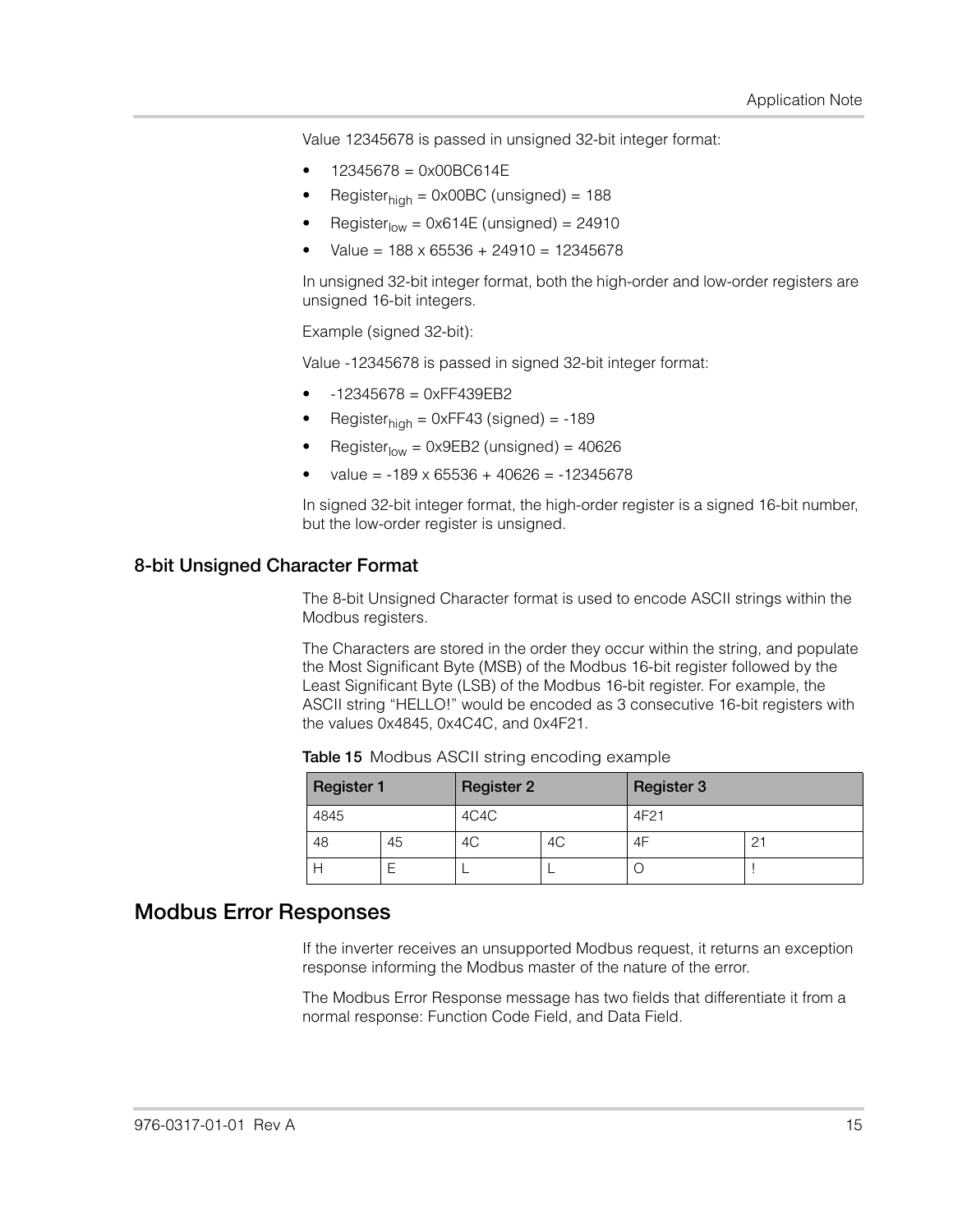#### **Function Code Field**

In a normal response, the inverter echoes the function code of the original request in the function code field of the response. All the function codes have a most-significant bit (MSB) of 0 (their values are all below 0x80).

In an exception response, the inverter sets the MSB of the function code to 1. This makes the function code value in an exception response exactly 0x80 higher than the value for a normal response. For example, a normal response of 0x03 (Read Holding Registers), becomes 0x83 (Unable to Read Holding Registers).

#### **Data Field**

In an error response, the inverter uses the data field of the response packet to return an error code to the Modbus Master. Four error codes are supported, as shown in Table 16.

| Error code | Error name              | <b>Error description</b>                                                                                                                                                       |
|------------|-------------------------|--------------------------------------------------------------------------------------------------------------------------------------------------------------------------------|
| 01         | <b>Illegal Function</b> | The inverter does not support the function code<br>specified in the Modbus Request Packet.                                                                                     |
| 02         | Illegal Address         | The address range specified in the Modbus<br>Request Packet contains an illegal register<br>address.<br>Note: Refer to table 4 for supported function                          |
| 03         | Illegal Data Value      | The Modbus Request Packet contains an illegal<br>number of bytes in the data field.<br>Note: All unused address contains a value 0xFF<br>and no exception occurs in Conext CL. |
| 04         | Slave Device Failure    | An unrecoverable error occurred while the<br>inverter (slave) was attempting to perform the<br>requested action                                                                |

**Table 16** Modbus error codes

#### **Modbus Error Response Example: Illegal Function code**

A Modbus master uses the function code 02(illegal function code) to read the registers at an address 01 with a registers size of 18 bytes.

**Table 17** Request packet

| <b>Slave</b> |    | <b>Function Start registers</b> |  | $\#$ of registers (1) CRC checksum |    |                |    |
|--------------|----|---------------------------------|--|------------------------------------|----|----------------|----|
|              | 02 | 00                              |  | 00                                 | 09 | E <sub>9</sub> | CC |

In this case the function code 02 is not supported in Conext CL and is mentioned as an illegal code with the response below.The response packet is shown in Table 18.